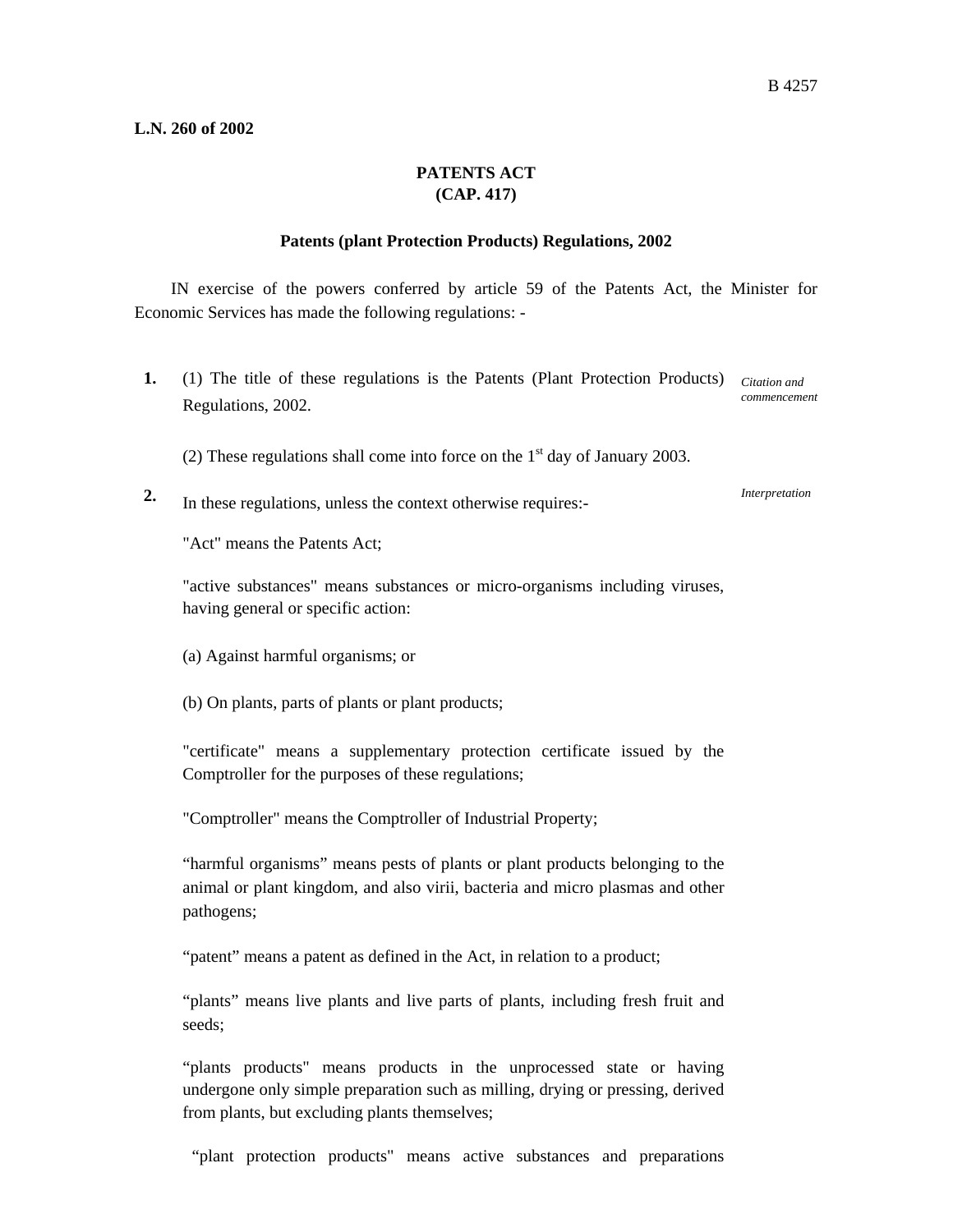containing one or more active substances, put up in the form in which they are supplied to the user, intended to:

(a) protect plants or plant products against all harmful organisms or prevent the action of such organisms, in so far as substances or preparations are not otherwise defined;

(b) influence the life processes of plants, other than as a nutrient;

- (c) preserve plant products;
- (d) destroy undesirable plants; or

(e) destroy parts of plants, check or prevent undesirable growth of plants;

"preparation" means the active substance or combination of active substances of a plant protection product;

"product" means the active substance or combination of active substances of a plant protection product and includes the process to obtain such product or an application of such product;

"substances" means chemical elements and their compounds, as they occur naturally or by manufacture, including any impurity inevitably resulting from the manufacturing process.

- **3.** These regulations shall apply to any product protected by a patent and which is subject, prior to being placed on the market as a plant protection product, to an authorisation procedure.
- **4.** (1) Any person who has obtained a market authorisation in relation to a product may apply for a certificate to the Comptroller.

(2) The application for such certificate shall be lodged within six months from the date on which the market authorisation has been granted.

(3) Notwithstanding the provisions of subregulation (2) of this regulation, where the authorisation to place the product on the market is granted before the patent is granted, the application for a certificate shall be lodged within six months from the date on which the patent is granted.

- **5.** A certificate shall be granted if on the date of the application:
	- (a) the product is protected by a patent;
	- (b) an authorisation to place the product on the market as a plant protection product has been granted and is in force;
	- (c) the said authorisation is the first authorisation to place the product on the market as a plant protection product; and

*Scope and applicability* 

*Application for a certificate* 

*Conditions for granting a certificate*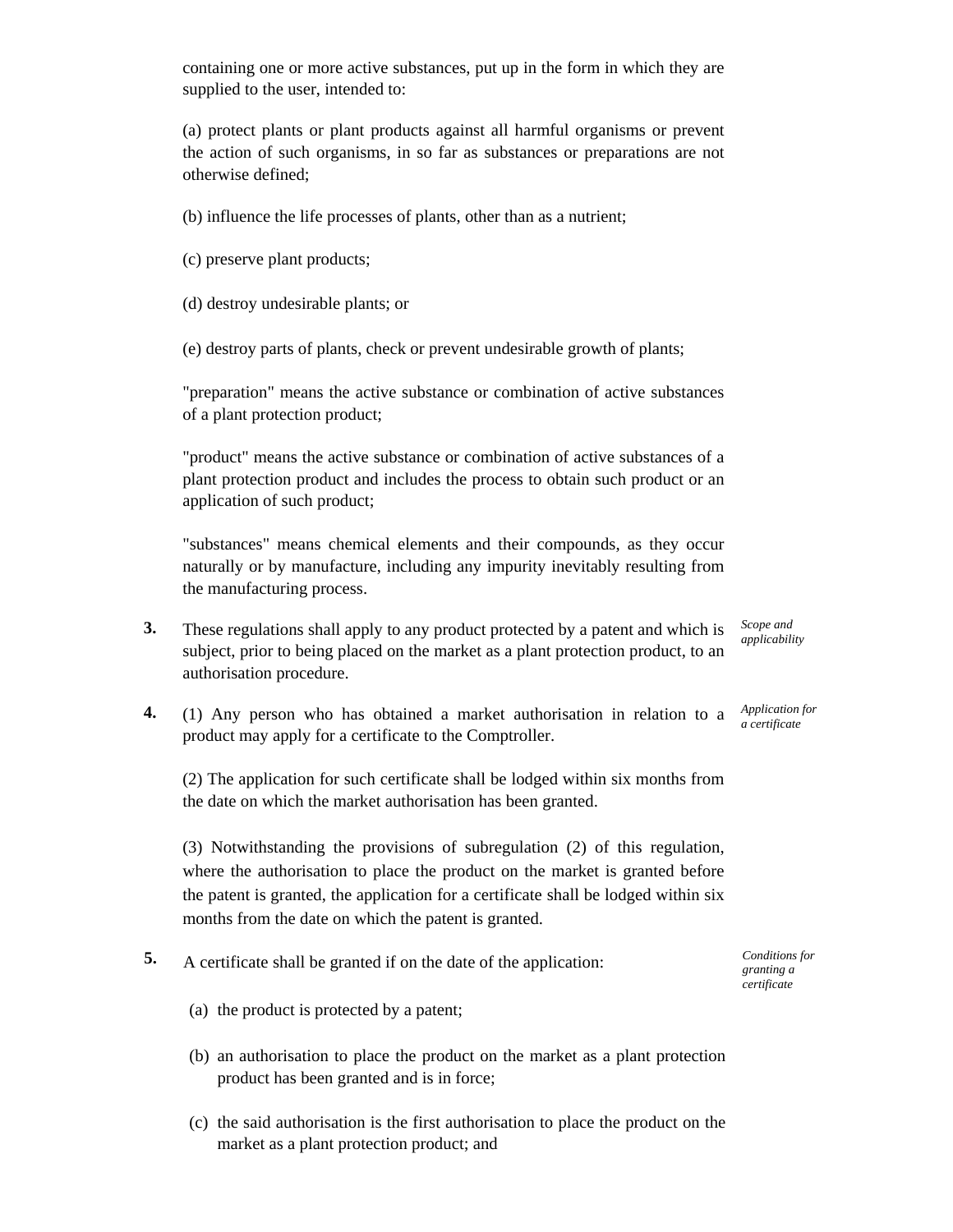- (d) the product has not already been granted a certificate.
- **6.** An application for a certificate shall contain the following information:-
	- (a) the name and address of the applicant;
	- (b) if the applicant is being represented by an agent the name and address of such agent;
	- (c) the registration number of the patent and the title *of* the invention;
	- (d) the date and the number if any, of the first authorisation to place the product on the market:

Provided that if such authorisation has been previously granted by an authority outside Malta with which the Government of Malta has reciprocal or international agreement on supplementary protection certificates, the date, the number if any, and the country where the authorisation has been first granted;

- (e) a copy of the market authorisation together with a summary of the product characteristics and in the case that the first market authorisation has been granted by an authority outside Malta as aforesaid also a copy of that authorisation together with a summary of the product characteristics.
- **7.** The Comptroller shall, on receipt of an application for a certificate, issue a notice in the Gazette containing the following information:-

*Publication of application* 

- (a) the name and address of the applicant; ,
- (b) the registration number of the patent;
- (c) the title of the patented invention;
- (d) the date and the number, if any, of the market authorisation and the product identified in that authorisation;
- (e) if applicable, the date and the number if any, of the first authorisation to place the product on the market if the first authorisation has been granted by an authority outside Malta.
- **8.** (1)Where the application for a certificate meets the requirements established under these regulations the Comptroller shall grant a certificate.

*Grant of certificate* 

(2) A certificate shall only be granted to the proprietor of the patent.

(3) Where in the opinion of the Comptroller the application does not fully comply with the requirements established under these regulations he shall notify the applicant accordingly which notification shall contain the reasons why the application is non-compliant.

*Contents of application*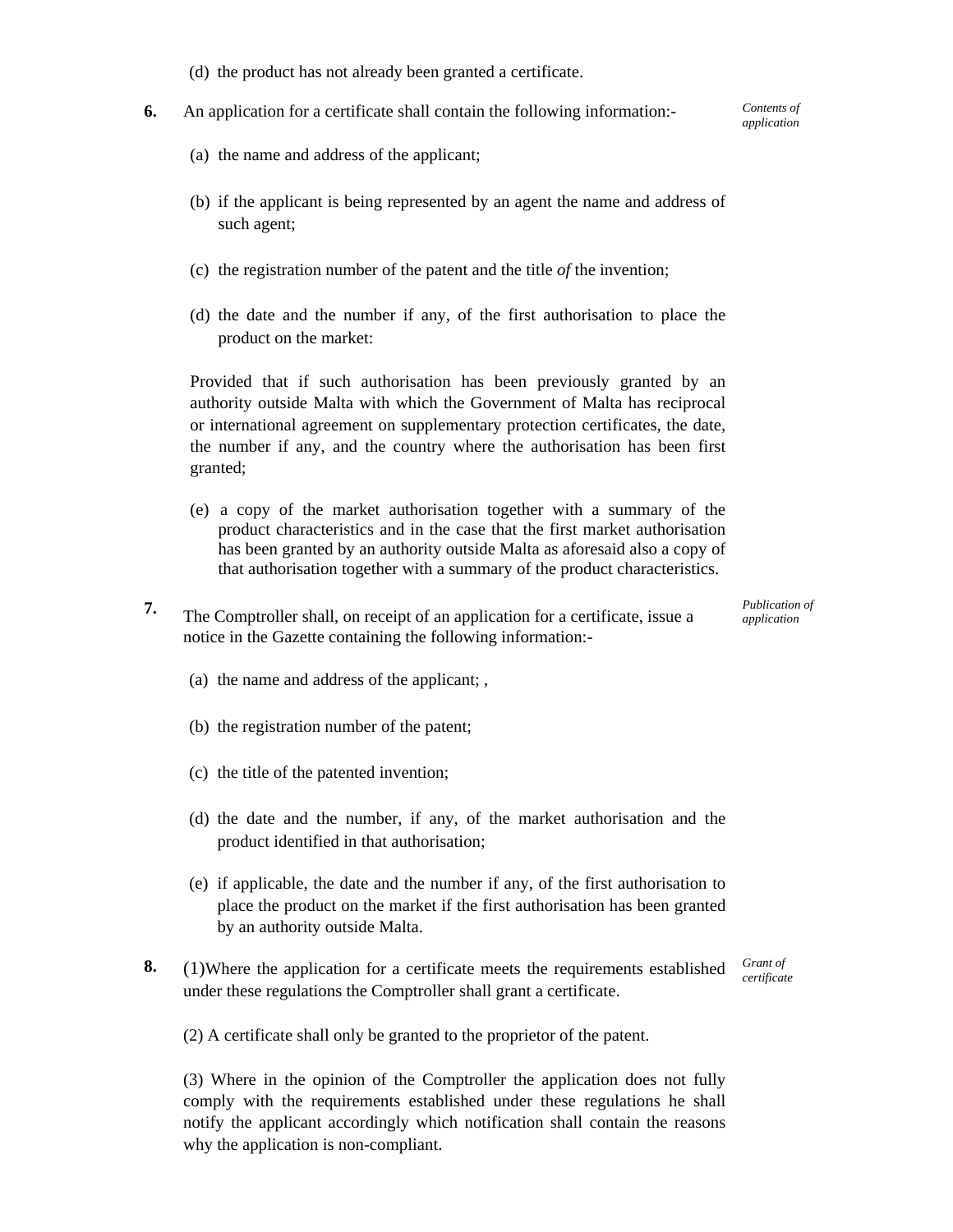(4) The applicant may, within 60 days from receipt of the notification mentioned in sub-regulation (3) above, rectify his position to the satisfaction of the Comptroller, failing which the Comptroller shall reject the application.

(5) The Comptroller shall, on the granting of a certificate issue a, notice in the Gazette containing the information listed under paragraphs (a) to (e) of regulation 7 of these regulations together with the date of granting and the date of expiry of the certificate.

(6) If an application has been rejected, the Comptroller shall issue a notice to this effect in the Gazette. Such notice shall contain the information listed under paragraphs (a) to (e) of regulation 7 of these regulations.

(7) Any fee paid for an application which has been rejected under this regulation shall be forfeited.

- **9.** Where a certificate has been granted under these regulations, the protection conferred by the patent in relation to the product shall continue to apply for the duration established under regulation 10 of these regulations, subject to the same limitations and obligations.
- **10.** The duration referred in regulation 9 above shall commence at the expiry of the term of the patent and shall continue to have effect for that period equal to the period elapsed between the first day of the sixth year following the date of the application for a patent and the date of the first authorisation to place the product on the market in Malta or in any other country with which the Government of Malta has reciprocal or international agreements on supplementary protection certificates:

Provided that the period lapsed as aforesaid shall in no case exceed five years.

Provided further that for the purposes of calculating the duration of the certificate, account shall be taken of a provisional first marketing authorisation only if it is directly followed by a definitive authorisation concerning the same product.

- **11.** (1) The certificate shall lapse:
	- (a) at the end of the period provided for in regulation 10 above; or
	- (b)if the certificate-holder surrenders it; or
	- (c) if any fee due is not duly paid; or
	- (d)if the market authorisation in relation to the product has been withdrawn.
- **12.** (1) The certificate shall be invalid if:
	- (a) the provisions of regulation 5 of these regulations have not been complied with; or

*Expiry of the certificate* 

*Effects of certificate* 

*Duration of licence* 

*Invalidity of the certificate*